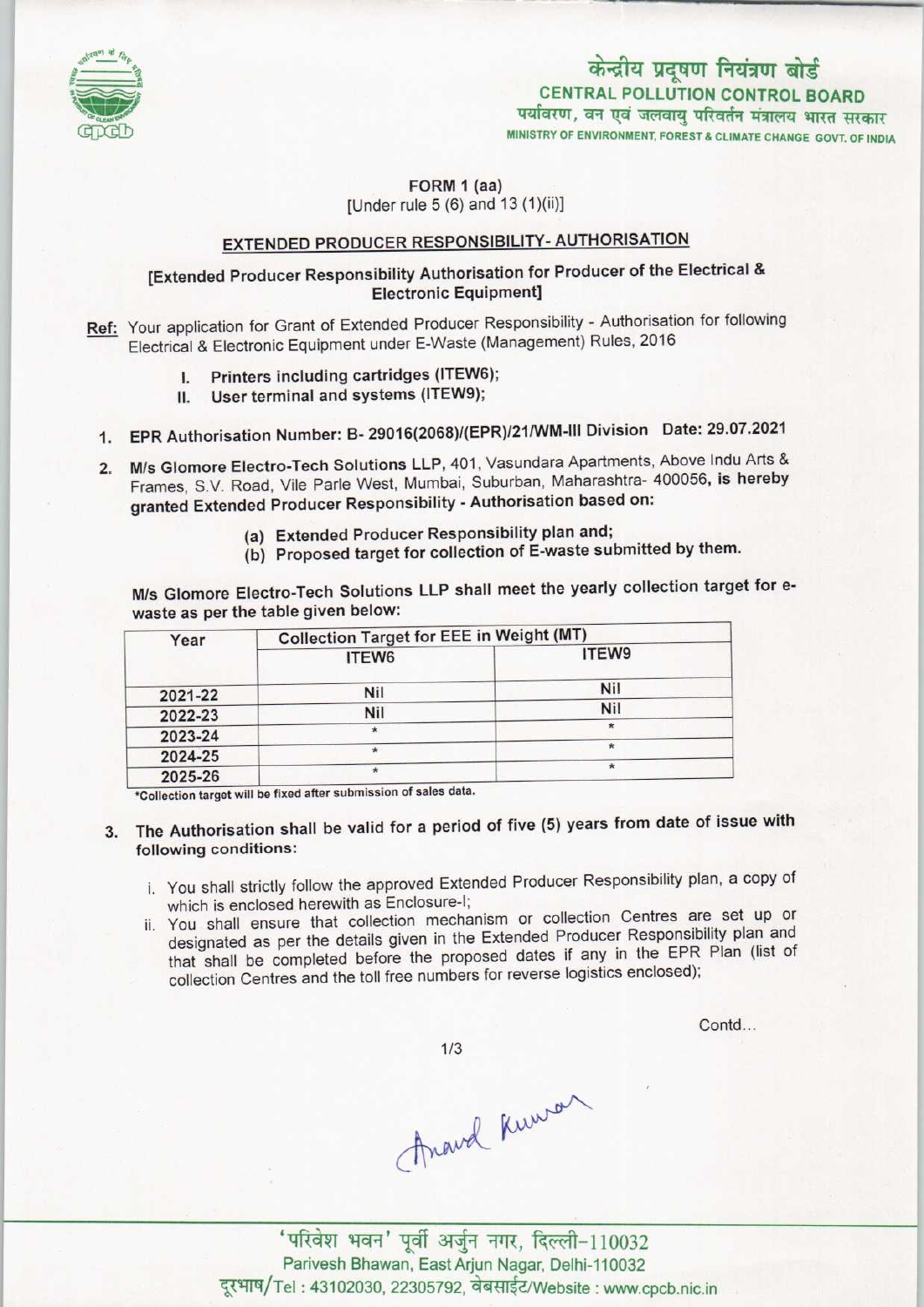

From pre page...

- iii. You shall ensure that all the collected e-waste is channelized to recycler/dismantler at M/s. E-Waste Recyclers India, E-50, UPSIDC, Industrial Area, 98KM Stone, NH2, Kosi Kotawan, District Mathura, U.P. India and records shall be maintained at recycler/dismantler and your end;
- iv. You shall maintain records, in Form-2 of these Rules, of e-waste and make such records available for scrutiny by Central Pollution Control Board;
- v. You shall file annual returns in Form-3 to the Central Pollution Control Board on or before 30th day of June following the financial year to which that returns relates.

## vi. General Terms & Conditions of the Authorisation:

- a. The authorisation shall comply with provisions of the Environment (Protection) Act, 1986 and the E-waste (Management) Rules, 2016 made there under;
- b.The authorisation or its renewal shall be produced for inspection at the request of an officer authorised by the Central Pollution Control Board;
- c.Any change in the approved Extended Producer Responsibility plan should be informed to Central Pollution Control Board within 15 days on which decision shall be communicated by Central Pollution Control Board within sixty days;
- d. It is the duty of the authorised person to take prior permission of the Central Pollution Control Board to close down any collection centre/points or any other facility which are part of the EPR plan;
- e. An application for the renewal of authorisation shall be made as laid down in subrule (vi) of rule of 13(1) the E- Waste (Management) Rules, 2016;
- f.The Board reserves right to cancel/amend/revoke the authorisation at any time as per the policy of the Board or Government.

#### vii. Additional Conditions: -

a) That the applicant will submit annual sales data along with annual returns;

 $2/3$ 

- b) That the applicant has to ensure that the addresses of collection points provided by them in their EPR Plan are correct and traceable and the collection points/centres are functional;
- c) That the applicant will submit revised application for grant of EPR Authorisation in case of applicant adding/changing PRO or changing its EPR Plan;

Contd...

Frand Kuman